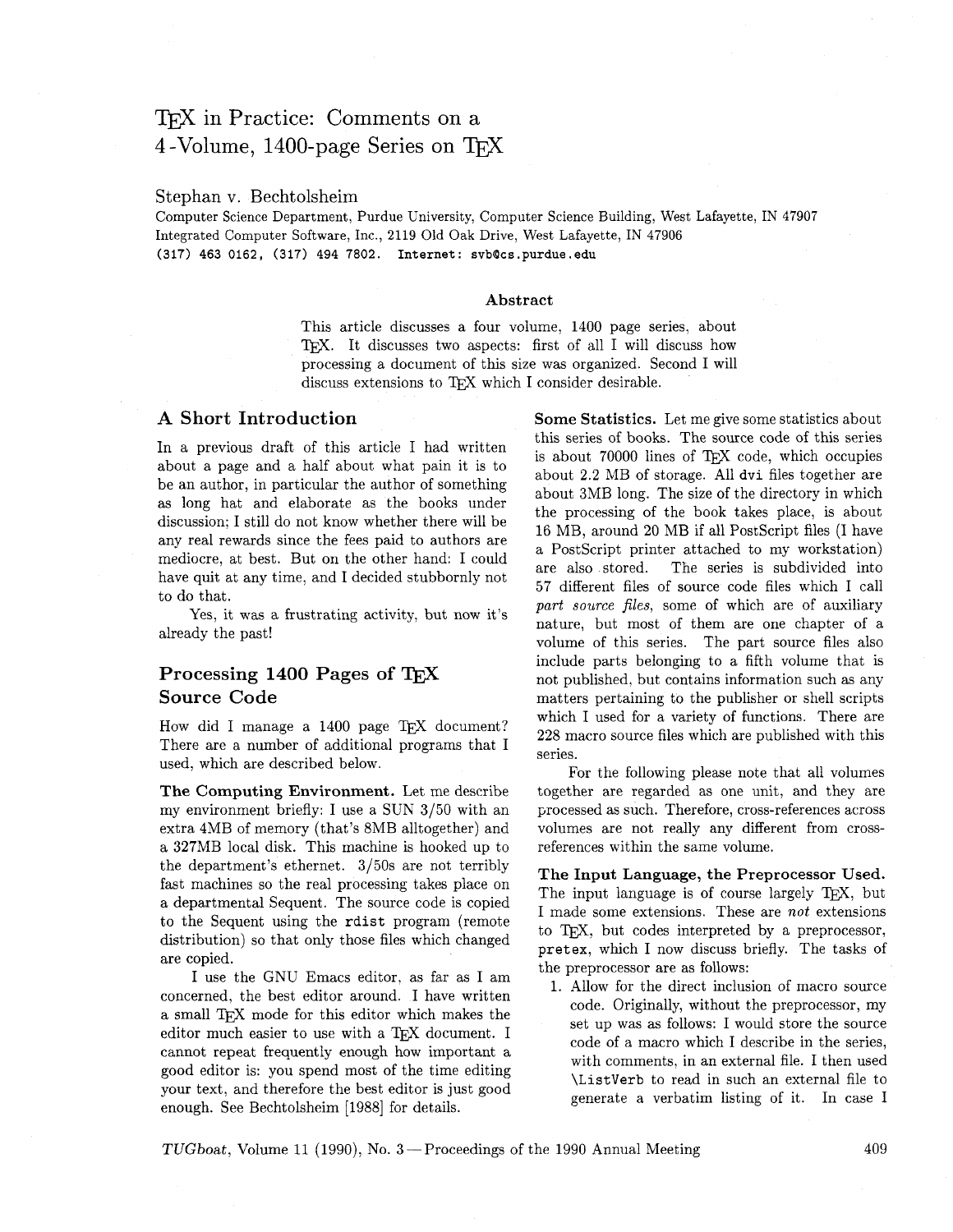wanted to use this macro source file I would use \input to read in the macro source file.

I ended up with tons of macro source files, as you can imagine. Note that the previously given figure of 228 macro source files does not even include the source files of all examples! The correct figure is close to 500 files.

This was the main reason for the design of this preprocessor, which allows me to do two things with lines in the part source file:

- (a) Include macro source code files directly. The preprocessor writes this macro source code to external files and includes its verbatim listing in the output file generated by the preprocessor (this output file will later be processed by  $T\not\vdash X$ ).
- (b) The preprocessor allows me to switch back and forth between writing a macro source file (and including its verbatim listing in the main output file) and writing comments, which appear as ordinary output in the book, but do not appear at all in the macro source file.
- **2.** Maintain the makefile. I made extensive use of the UNIX utility make to process my book. The main idea behind using make is, of course, to let a program (rather than an unreliable human being) figure out which parts of the series need to be reprocessed after a change, and which do not.

Administering that part is quite difficult, which was another reason for writing the preprocessor.

- **3.** Administer overlays. As you will see later, I used an overlay dvi file processor (or DFP for short). Again, certain functions are controlled by input to the preprocessor.
- 4. Administer the inclusion of log files. There are a great many log files included with the documentation. The generation of these log files is controlled by information written to the makefile generated by the preprocessor.

There is actually another program used in building makefiles, but this is beyond the scope of this article. For pretex and the utility just mentioned see Bechtolsheim [1990b] for details.

Note also that before TFX is actually executed to process a part, some other  $T_F X$  executions may take place, for instance, to produce log files included in parts of the series, or to generate dvi files of figures overlaid in this series.

**Running TFX.** Running TFX is the easiest part in this context. I always process only one part at a time, and if you read  $T_F X$  in Practice (in particular volume 111) then you will find that the set-up is quite similar to that of IATFX: one part of the series is processed at one time. Also, during this step, an index file is written out for each part.

Because I process only one part at a time, at the end of every processing step (tex main, assuming the main source file is called main.tex), I would rename main. dvi and main. log appropriately as, say, intro . dvi and intro . log.

After TFX. After TFX has executed, the dvi processor which I mentioned previously (see Bechtolsheim [1990c]), is executed twice.

The main purpose of the first execution is to extract positional information for marginal notes. I generate marginal notes using the DFP because this allows me to separate the marginal note generation completely from the generation of the text itself. I use marginal notes for the following purposes:

- 1. Communication with the editor (I am, of course, talking about the "person" editor rather than the "program" editor). If I have a question, I simply put this question into the margin.
- **2.** Addition of change bars. I found change bars an extremely useful feature. In case of a change to an already edited chapter, I could mark those changed areas easily so that my editor could have yet another look at it.
- **3.** Print index terms in the margin. To develop an index is considerably simplified, if the index information is written into the margins of the document. This way when the index is being developed it is immediately visible which index terms refer to a specific page.

The second execution of the DFP does the following:

- 1. Puts the date, time, version number, and file name on every page.
- **2.** Extracts information about which fonts were used in each part and store this information. This allows the generation of a table listing all the fonts used.
- **3.** Overlays other dvi files. There are a number of instances where output generated by separate TFX runs must be glued into the main document. This function is performed at this point.

# **Extensions of**

In the remainder of this article I discuss possible<br>extensions of T<sub>E</sub>X. Theoretically, T<sub>E</sub>X can be made to do anything, but this is not really true in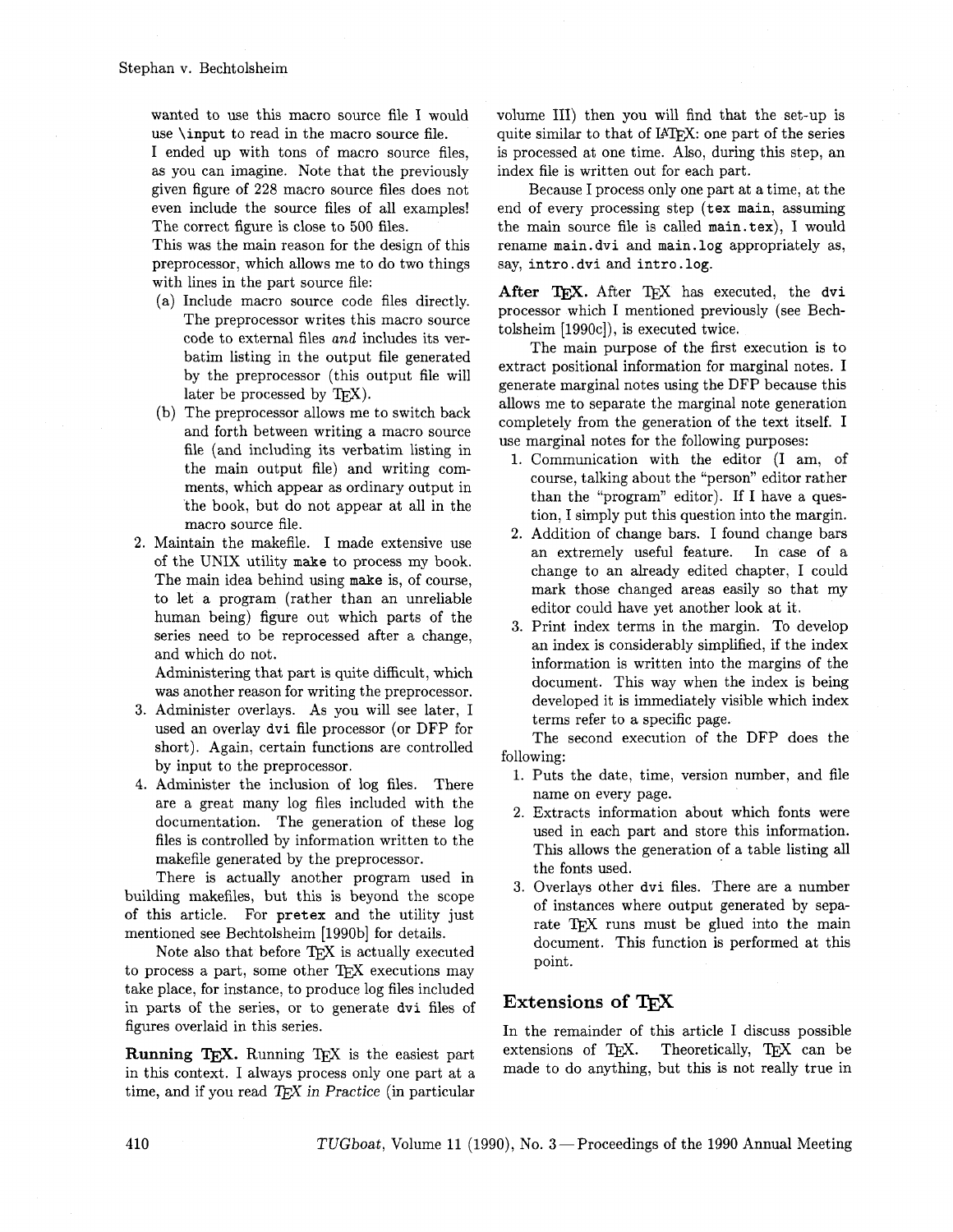practice. Therefore, let me discuss what I would like to see added to  $T_FX$ .

**Operating system and interface related extensions. I** would like to see a more flexible interface with the operating systems on which TFX runs. I am thinking of features such as opening and closing dvi files, asking whether or not certain tfm files are accessible, writing all characters to external files (including characters such as tabs and returns, I am thinking of a \writechar primitive analogous to  $\char'$  \char). In TEX 3.0 the current line number is accessible, which is something I would have listed here if that were not the case. I would also like to be able to invoke other other programs, and I realize that TFX source code using this feature would be restricted in their portability.

**Graphics extensions. I** have *no desire* for any graphics extensions. The inclusion of PostScript generated figures works just fine.

**Insertions and output routines.** Because of the size of IAT<sub>F</sub>X's output routine and the fact that insertions are *not* used for figures and tables (only for footnotes), I would like to see an extension to TFX's insertion mechanism. It should be made more powerful to allow one to specify, for instance, the number of insertions that can be permitted on one page: both a maximum and a threshold vertical length which, if exceeded by insertion material, will prevent other material from being printed on that page. This is a very short description of what I have in mind; IATFX has a whole set of style-file related parameters, which really should be built-in parameters of the insertion mechanism of  $T_F X$ .

What I envision is a set-up in which the insertion queues are accessible to the user, so that the user can write TFX code which inquires about the number of elements in an insertion queue, the length of individual insertion elements, and so forth.

Also, when  $TFX$ 's page-breaking algorithm completes a page and puts it in box register **255,** the glue and penalty information around that breakpoint is essentially lost (with the exception of the setting of \outputpenalty). It is thus impossible, from within the output routine, to restore an old page in its entirety.

Paragraph computations of TEX. Typesetting specifications by publishers may prohibit a page break just following a heading or in the following two or three lines of text. Therefore an \afterclubpenalty should be introduced, and maybe one should generalize this penalty business even further.

The \everypar register is evaluated after the \parskip glue has been sent to the vertical list with the current page or vbox. This makes it difficult to use \everypar. Therefore, I would like to have a built-in token register \everyvpar which is evaluated as soon as TFX decides it is time to begin a paragraph but before  $T_F X$  gets around to doing anything about it.

There should be a \parskippenalty as well as a \baselineskippenalty and a \lineskippenalty.

**Expansion, grouping.** I would like to have access to the current level of grouping in the form of a read-only counter register. This would allow me to determine at the time a heading is encountered whether all preceding groups have been terminated (that is, I would like to be able to set up  $T_F X$ in such a way that groups cannot extend beyond certain subdivisions of a document).

A boolean data type and boolean operations (\not, \and, \or, and so forth) should be added. It should be possible to write "real conditionals".

Doing any type of arithmetic in TFX is a bit of a pain, so I would like to see something which would allow me to write, for instance:

 $\dimen0 = 1.3 * \baselineskip - \wd0$ 

Relational operators  $\neq$ ,  $\geq$ ,  $\leq$  should be made available for register arithmetic.

**Box computations.** It should be possible to access the badness of a box stored in a box register. Furthermore, it should be possible *to access and manipulate each element* of the horizontal or vertical *list* of a box on an individual basis. In other words, I would like to see a generalization of primitives like \lastskip and \lastpenalty. For instance, if \lastpenalty is zero, then this means either that the last item was a penalty of zero, or was not a penalty. I would like to see, therefore, a reliable way to learn what each item is, not just the last one.

In particular, I would add primitives which allow access to the dimensions of the lists and list elements of boxes. One reason the insertion of change bars with a dvi file processor is so easy (see Bechtolsheim  $[1990c]$ , but so difficult in TFX, is that there is no way to access this information.

I personally would remove the restriction which permits \vcenter to be used in math mode only.

**Math mode.** Believe it or not: I found someone who wanted more than three different fonts per font family in math mode. I am not sure I concur with this.